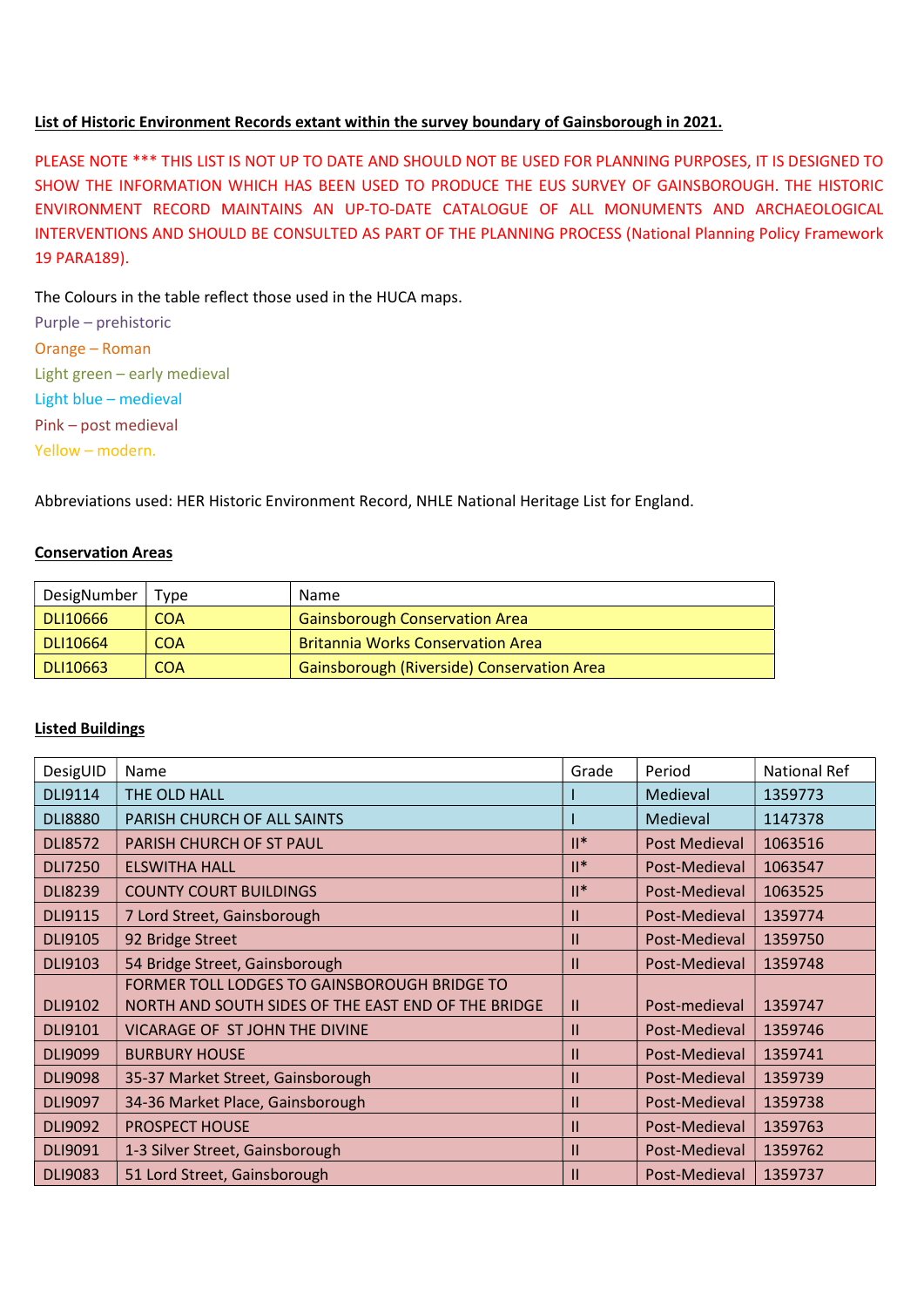| <b>DLI9082</b> | 37 Lord Street, Gainsborough                                     | $\mathbf{H}$               | Post-Medieval           | 1359736 |
|----------------|------------------------------------------------------------------|----------------------------|-------------------------|---------|
| <b>DLI9070</b> | 84-86 Church Street, Gainsborough                                |                            | Post-Medieval           | 1359753 |
| <b>DLI9069</b> | 66 Church Street, Gainsborough                                   |                            | Post-Medieval           | 1359752 |
| <b>DLI8920</b> | 80-82 Church Street, Gainsborough                                | $\mathbf{II}$              | Post-Medieval           | 1308565 |
| <b>DLI8919</b> | 68-70 Church Street, Gainsborough                                | $\mathbf{H}$               | Post-Medieval           | 1308559 |
| <b>DLI8908</b> | 24 Lord Street, Gainsborough                                     | $\mathbf{I}$               | Post-Medieval           | 1307142 |
| <b>DLI8907</b> | 38 Market Place, Gainsborough                                    | $\mathbf{II}$              | Post-Medieval           | 1307125 |
| <b>DLI8906</b> | 8 Morton Terrace, Gainsborough                                   | $\mathbf{I}$               | Post-Medieval           | 1307077 |
| <b>DLI8905</b> | 18 (or 20) Silver Street, Gainsborough                           | $\mathbf{I}$               | Post-Medieval           | 1307047 |
| <b>DLI8904</b> | 21A Silver Street, Gainsborough                                  | $\mathbf{I}$               | Post-Medieval           | 1307036 |
| <b>DLI8903</b> | 1-3 Southolme, Gainsborough                                      | $\mathbf{H}$               | Post-Medieval           | 1307008 |
| <b>DLI8902</b> | <b>SUMMER HILL HOUSE</b>                                         | $\mathbf{I}$               | Post-Medieval           | 1306965 |
| <b>DLI8899</b> | <b>WATER TOWER</b>                                               | $\mathbf{H}$               | Post-Medieval           | 1261882 |
| <b>DLI8879</b> | 134-136 Bridge Street, Gainsborough                              | $\mathbf{I}$               | Post-Medieval           | 1147367 |
| <b>DLI8578</b> | 30 Market Place, Gainsborough                                    | $\mathbf{I}$               | Post-Medieval           | 1063522 |
| <b>DLI8577</b> | 5-7 Market Place, Gainsborough                                   | $\mathbf{I}$               | Post-Medieval           | 1063521 |
| <b>DLI8576</b> | 32 Lord Street, Gainsborough                                     | $\mathbf{H}$               | Post-Medieval           | 1063520 |
| <b>DLI8575</b> | <b>WHITE HART HOTEL</b>                                          | $\mathbf{H}$               | Post-Medieval           | 1063519 |
| <b>DLI8574</b> | 31-33 Lord Street, Gainsborough                                  | $\mathbf{I}$               | Post-Medieval           | 1063518 |
| <b>DLI8573</b> | 2 Lea Road, Gainsborough                                         | $\mathbf{H}$               | Post-Medieval           | 1063517 |
|                | CLERGY HOUSE TO ROMAN CATHOLIC CHURCH OF ST                      |                            |                         |         |
| <b>DLI8571</b> | <b>THOMAS OF CANTERBURY</b>                                      | $\mathbf{I}$               | Post-Medieval           | 1063515 |
| <b>DLI8570</b> | ROMAN CATHOLIC CHURCH OF ST THOMAS OF CANTERBURY                 | $\ensuremath{\mathsf{II}}$ | Post-Medieval           | 1063514 |
| <b>DLI8556</b> | IRON GATES AND GATEPIERS TO NORTH WEST OF HICKNAM<br><b>HILL</b> | $\mathbf{I}$               | Post-Medieval           | 1063513 |
| <b>DLI8555</b> | <b>HICKMAN HILL</b>                                              | $\mathbf{H}$               | Post-Medieval           | 1063512 |
| <b>DLI8553</b> | 1-7 Cobden Street, Gainsborough                                  | $\mathbf{H}$               | Post-Medieval           | 1063510 |
| <b>DLI8552</b> | 106 Church Street, Gainsborough                                  | $\mathbf{I}$               | Post-Medieval           | 1063509 |
|                | TRINITY ARTS CENTRE (FORMERLY CHURCH OF THE HOLY                 |                            |                         |         |
| <b>DLI8539</b> | TRINITY)                                                         | $\ensuremath{\mathsf{II}}$ | Post-Medieval   1063496 |         |
| <b>DLI8538</b> | LODGE TO SUMMER HILL HOUSE                                       | $\mathbf{H}$               | Post-Medieval           | 1063495 |
| <b>DLI8537</b> | 35-37 Spring Gardens, Gainsborough                               | $\ensuremath{\mathsf{II}}$ | Post-Medieval           | 1063494 |
| <b>DLI8536</b> | <b>POLICE STATION</b>                                            | $\mathsf{II}$              | Post-Medieval           | 1063493 |
| <b>DLI8535</b> | 14 Spital Terrace, Gainsborough                                  | $\mathbf{H}$               | Post-Medieval           | 1063492 |
| <b>DLI8534</b> | 27 Silver Street, Gainsborough                                   | $\mathbf{  }$              | Post-Medieval           | 1063491 |
| <b>DLI8533</b> | 23-25 Silver Street, Gainsborough                                | Ш                          | Post-Medieval           | 1063490 |
| <b>DLI8532</b> | 15 Silver Street, Gainsborough                                   | $\mathbf{  }$              | Post-Medieval           | 1063489 |
| <b>DLI8531</b> | 11-13 Silver Street, Gainsborough                                | $\mathbf{II}$              | Post-Medieval           | 1063488 |
| <b>DLI8530</b> | 16 Silver Street, Gainsborough                                   | $\mathbf{I}$               | Post-Medieval           | 1063487 |
| <b>DLI8322</b> | <b>CLEVELAND HOUSE</b>                                           | $\mathbf{I}$               | Post-Medieval           | 1168458 |
| <b>DLI8321</b> | 5-7 Silver Street, Gainsborough                                  | Ш                          | Post-Medieval           | 1168373 |
| <b>DLI8320</b> | 4 Silver Street, Gainsborough                                    | $\mathbf{  }$              | Post-Medieval           | 1168330 |
| <b>DLI8319</b> | GATEPIERS TO NUMBER 94 (ASH VILLA) TO THE SOUTH WEST             | Ш                          | Post-Medieval           | 1168246 |
| <b>DLI8318</b> | 31-33 Market Street, Gainsborough                                | $\ensuremath{\mathsf{II}}$ | Post-Medieval           | 1168201 |
| <b>DLI8317</b> | 22 Market Place, Gainsborough                                    | $\mathbf{I}$               | Post-Medieval           | 1168165 |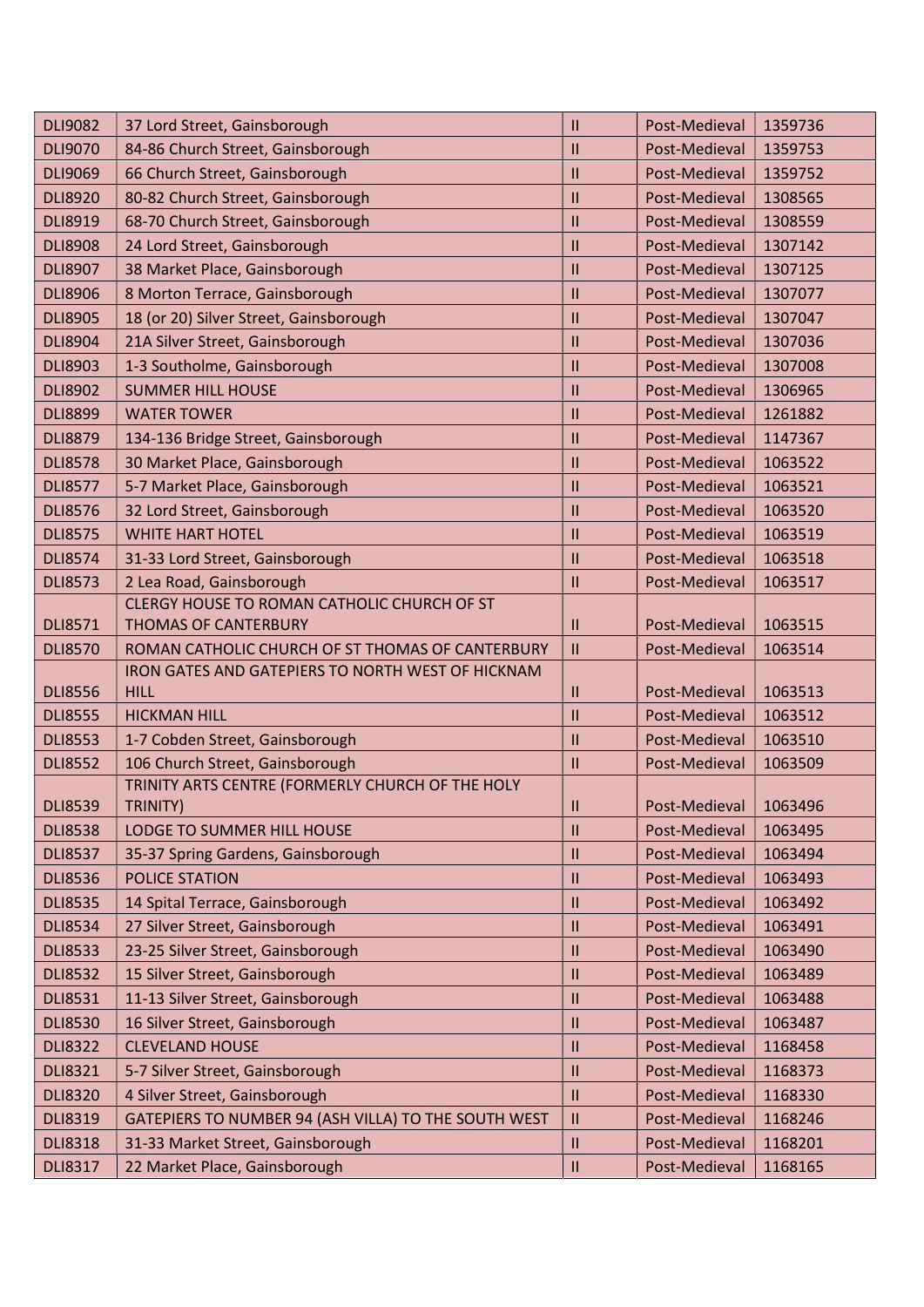| <b>DLI8316</b>  | 21 Market Place, Gainsborough            | $\mathbf{H}$  | Post-Medieval | 1168158 |
|-----------------|------------------------------------------|---------------|---------------|---------|
| <b>DLI8315</b>  | 39 Lord Street, Gainsborough             |               | Post-Medieval | 1168107 |
| <b>DLI8314</b>  | <b>THE TIGER INN</b>                     | $\mathsf{II}$ | Post-Medieval | 1168100 |
| <b>DLI8246</b>  | <b>GAINSBOROUGH BRIDGE</b>               | Ш             | Post-Medieval | 1370384 |
| <b>DLI8245</b>  | <b>CHURCH OF ST JOHN THE DIVINE</b>      | Ш             | Post-Medieval | 1063540 |
| <b>DLI8244</b>  | SCHOOL BUILDING OF ST JOHN THE DIVINE    | Ш             | Post-Medieval | 1063539 |
| <b>DLI8243</b>  | 10 Silver Street, Gainsborough           | Ш             | Post-Medieval | 1063529 |
| <b>DLI8242</b>  | 10-12 Morton Terrace, Gainsborough       | Ш             | Post-Medieval | 1063528 |
| <b>DLI8241</b>  | 4-6 Morton Terrace, Gainsborough         | $\mathsf{II}$ | Post-Medieval | 1063527 |
| <b>DLI8240</b>  | <b>ASH VILLA</b>                         | Ш             | Post-Medieval | 1063526 |
| <b>DLI8238</b>  | 29 Market Street, Gainsborough           | Ш             | Post-Medieval | 1063524 |
| <b>DLI8237</b>  | 25 Market Street, Gainsborough           | Ш             | Post-Medieval | 1063523 |
| <b>DLI7253</b>  | 88-90 Church Street, Gainsborough        | Ш             | Post-Medieval | 1063550 |
| <b>DLI7252</b>  | 72-78 Church Street, Gainsborough        | Ш             | Post-Medieval | 1063549 |
| <b>DLI7251</b>  | 62-64 Church Street, Gainsborough        | $\mathsf{II}$ | Post-Medieval | 1063548 |
| <b>DLI7249</b>  | 110 Bridge Street                        | $\mathbf{I}$  | Post-Medieval | 1063546 |
| <b>DLI7248</b>  | 90 Bridge Street                         | Ш             | Post-Medieval | 1063545 |
| <b>DLI5727</b>  | 60-62 Bridge Street, Gainsborough        | Ш             | Post-Medieval | 1063544 |
| <b>DLI5726</b>  | 56-58 Bridge Street, Gainsborough        | $\mathsf{I}$  | Post-Medieval | 1063543 |
| <b>DLI5725</b>  | 20 Bridge Street                         | Ш             | Post-Medieval | 1063542 |
| <b>DLI493</b>   | LODGE TO RICHMOND HOUSE                  | $\mathbf{II}$ | Post-Medieval | 1307110 |
| <b>DLI492</b>   | <b>RICHMOND HOUSE</b>                    | $\mathsf{II}$ | Post-Medieval | 1359740 |
| <b>DLI491</b>   | <b>Gainsborough Quaker Meeting House</b> | $\mathsf{II}$ | Post-Medieval | 1168215 |
| <b>DLI2081</b>  | <b>BRITANNIA WORKS</b>                   | $\mathsf{II}$ | Post-Medieval | 1253202 |
| <b>DLI12897</b> | <b>Gainsborough Library</b>              | 11            | Modern        | 1424936 |

## Non-designated heritage assets

| <b>MonUID</b> | RecordType | <b>Name</b>                                                    | Period                |
|---------------|------------|----------------------------------------------------------------|-----------------------|
| MLI115930     | FS.        | Romano-British Pottery Sherd, The Beckett School, Gainsborough | Roman                 |
| MLI52074      | <b>MON</b> | Possible Roman Kiln, White's Wood Lane, Gainsborough           | Roman                 |
|               |            | Early Medieval Cemetery Site, Silver Street/Bridge Street,     |                       |
| MLI52049      | <b>MON</b> | Gainsborough                                                   | <b>Early Medieval</b> |
| MLI91550      | <b>MON</b> | Pre-Industrial Core of Gainsborough                            | <b>Early Medieval</b> |
| MLI91549      | <b>MON</b> | Settlement of Gainsborough                                     | <b>Early Medieval</b> |
| MLI52072      | FS.        | Medieval floor tile found at Gainsborough football ground      | Medieval              |
|               |            | Medieval pottery sherd at land between North Street and Church |                       |
| MLI87302      | <b>FS</b>  | Street, Gainsborough                                           | Medieval              |
| MLI91556      | <b>FS</b>  | Medieval pottery found on land off Northolme                   | Medieval              |
|               |            | Possible site of medieval rabbit warren to the north of        |                       |
| MLI52065      | <b>MON</b> | Gainsborough                                                   | Medieval              |
| MLI91545      | <b>MON</b> | Possible Medieval Hedgerows, Foxby Lane, Gainsborough          | Medieval              |
| MLI51325      | <b>MON</b> | <b>Morton Medieval Settlement</b>                              | Medieval              |
| MLI52060      | <b>MON</b> | Possible Medieval Mounds, Sandsfield Lane, Gainsborough        | Medieval              |
| MLI52061      | <b>MON</b> | Site of medieval Guilds Chapel, Gainsborough                   | Medieval              |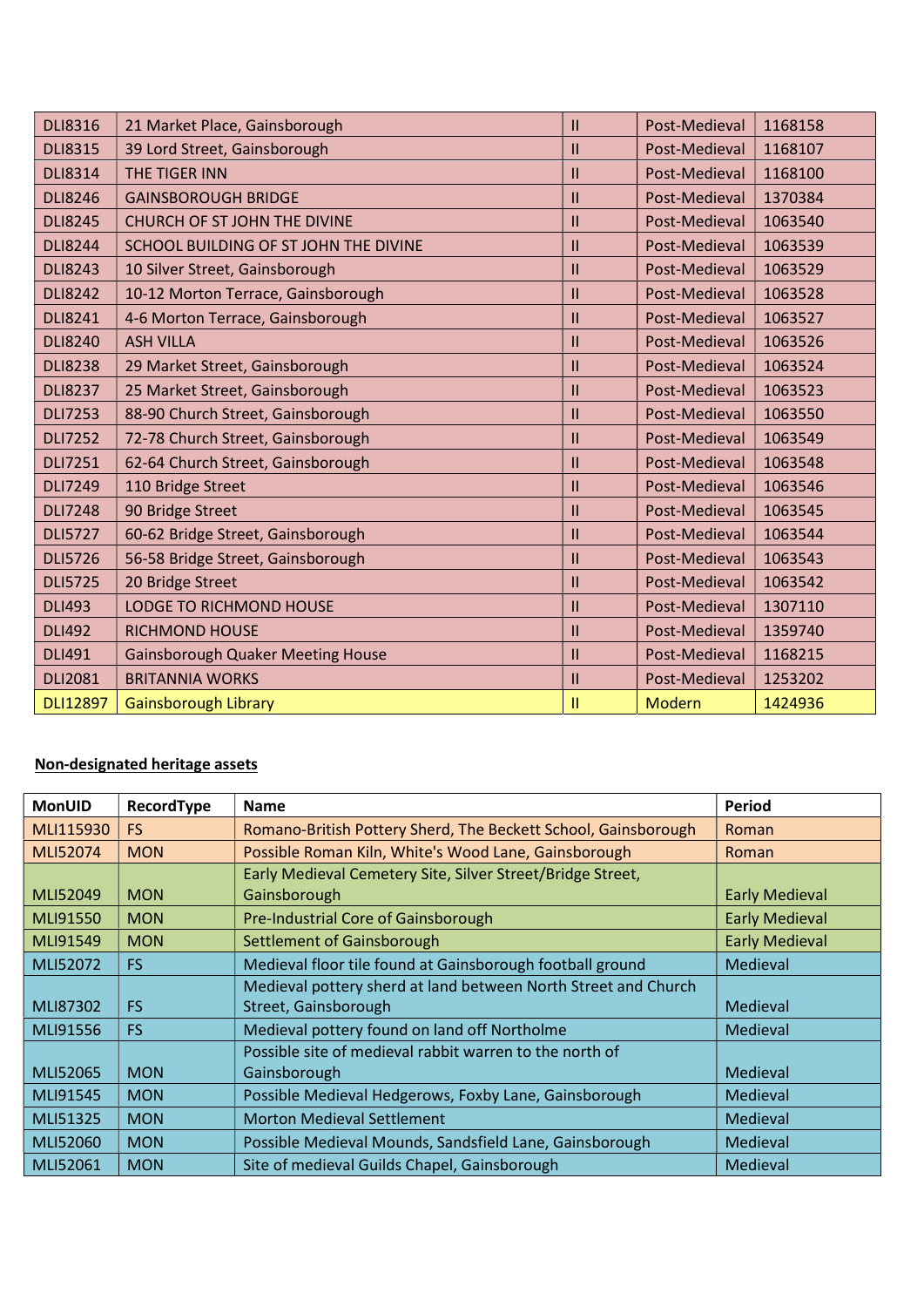| MLI52069        | <b>BLD</b> | All Saints church and churchyard, Gainsborough             | Medieval      |
|-----------------|------------|------------------------------------------------------------|---------------|
| MLI52070        | <b>MON</b> | Pitt Hills Plantation Gypsum Quarries, Gainsborough        | Medieval      |
| MLI52075        | <b>MON</b> | Ridge and furrow near the Leisure Centre, Gainsborough     | Medieval      |
| MLI54153        | <b>BLD</b> | Gainsborough Old Hall                                      | Medieval      |
| MLI50269        | <b>MON</b> | Possible site of Thomas Burgh's almshouse, Gainsborough    | Medieval      |
| MLI91555        | <b>MON</b> | Riverside Quarter, Gainsborough                            | Medieval      |
| MLI99421        | <b>MON</b> | Ridge and Furrow, Gainsborough                             | Medieval      |
| MLI50649        | <b>MON</b> | White's Wood, Gainsborough                                 | Medieval      |
| MLI80071        | <b>MON</b> | Ridge and Furrow, Thorndike Way, Gainsborough              | Medieval      |
| MLI50421        | <b>MON</b> | Pinfold, Back Street, Gainsborough                         | Post-Medieval |
| MLI52052        | <b>FS</b>  | Post medieval jetton found at Gainsborough                 | Post-Medieval |
| MLI52073        | <b>FS</b>  | Silver groat of Edward VI found near Richmond Park         | Post-Medieval |
| MLI52083        | <b>MON</b> | Site of the Pillared House, Bridge Street                  | Post-Medieval |
| MLI118125       | <b>MON</b> | Unnamed farmstead, Gainsborough                            | Post-Medieval |
| MLI118126       | <b>MON</b> | (Highfield Farm), Gainsborough                             | Post-Medieval |
|                 |            | Gates and gate piers to the north west of Hicknam Hill,    |               |
| MLI96515        | <b>BLD</b> | Gainsborough                                               | Post-Medieval |
| MLI96844        | <b>BLD</b> | Gate piers to number 94, Ash Villa, Gainsborough           | Post-Medieval |
| MLI50723        | <b>BLD</b> | Baltic Oil Mill, Bridge Street, Gainsborough               | Post-Medieval |
| MLI51326        | <b>BLD</b> | St Paul's church, Morton                                   | Post-Medieval |
| MLI52062        | <b>MON</b> | Possible site of the Battle of Gainsborough                | Post-Medieval |
| MLI52067        | <b>BLD</b> | Highfield Windmill, Spital Hill                            | Post-Medieval |
| <b>MLI52088</b> | <b>BLD</b> | Cornmillers warehouse, Bridge Street                       | Post-Medieval |
| MLI52090        | <b>BLD</b> | Corn warehouse on Caskgate Street                          | Post-Medieval |
| MLI52091        | <b>MON</b> | Gainsborough Bridge                                        | Post-Medieval |
| MLI52093        | <b>BLD</b> | 19th century warehouse, Bridge Street                      | Post-Medieval |
| MLI52094        | <b>BLD</b> | 92 Bridge Street, Gainsborough                             | Post-Medieval |
| MLI52095        | <b>BLD</b> | 90 Bridge Street, Gainsborough                             | Post-Medieval |
| MLI84654        | <b>MON</b> | Former mill, Morton Corner, Gainsborough                   | Post-Medieval |
| MLI84982        | <b>BLD</b> | Lodge to Richmond House, Morton Road, Gainsborough         | Post-Medieval |
|                 |            | Former Wesleyan Methodist Chapel, Beaumont Street,         |               |
| MLI87221        | <b>MON</b> | Gainsborough                                               | Post-Medieval |
| MLI87224        | <b>MON</b> | Beaumont Street Chapel, Gainsborough                       | Post-Medieval |
| MLI87228        | <b>BLD</b> | United Reformed Church, Gladstone Street, Gainsborough     | Post-Medieval |
|                 |            | Former Wesleyan Methodist Chapel, Little Church Lane,      |               |
| MLI87229        | <b>BLD</b> | Gainsborough                                               | Post-Medieval |
| MLI87437        | <b>MON</b> | Former Wesleyan Methodist chapel and school, Bridge Road,  | Post-Medieval |
| MLI88522        |            | Gainsborough                                               | Post-Medieval |
|                 | <b>BLD</b> | Britannia Ironworks, Gainsborough                          |               |
| MLI89174        | <b>BLD</b> | Lodge to Summer Hill House, Summer Hill, Gainsborough      | Post-Medieval |
| MLI89175        | <b>BLD</b> | Summer Hill House, Summer Hill, Gainsborough               | Post-Medieval |
| MLI89534        | <b>MON</b> | Human remains found at the Britannia Works site            | Post-Medieval |
| MLI89556        | <b>MON</b> | Horse and Groom public house, Gainsborough                 | Post-Medieval |
| MLI89557        | <b>MON</b> | Possible former carriage house, North Street, Gainsborough | Post-Medieval |
| MLI90077        | <b>MON</b> | Site of Gainsborough Workhouse, Gainsborough               | Post-Medieval |
| MLI91381        | <b>BLD</b> | Former Toll Lodges, Gainsborough                           | Post-Medieval |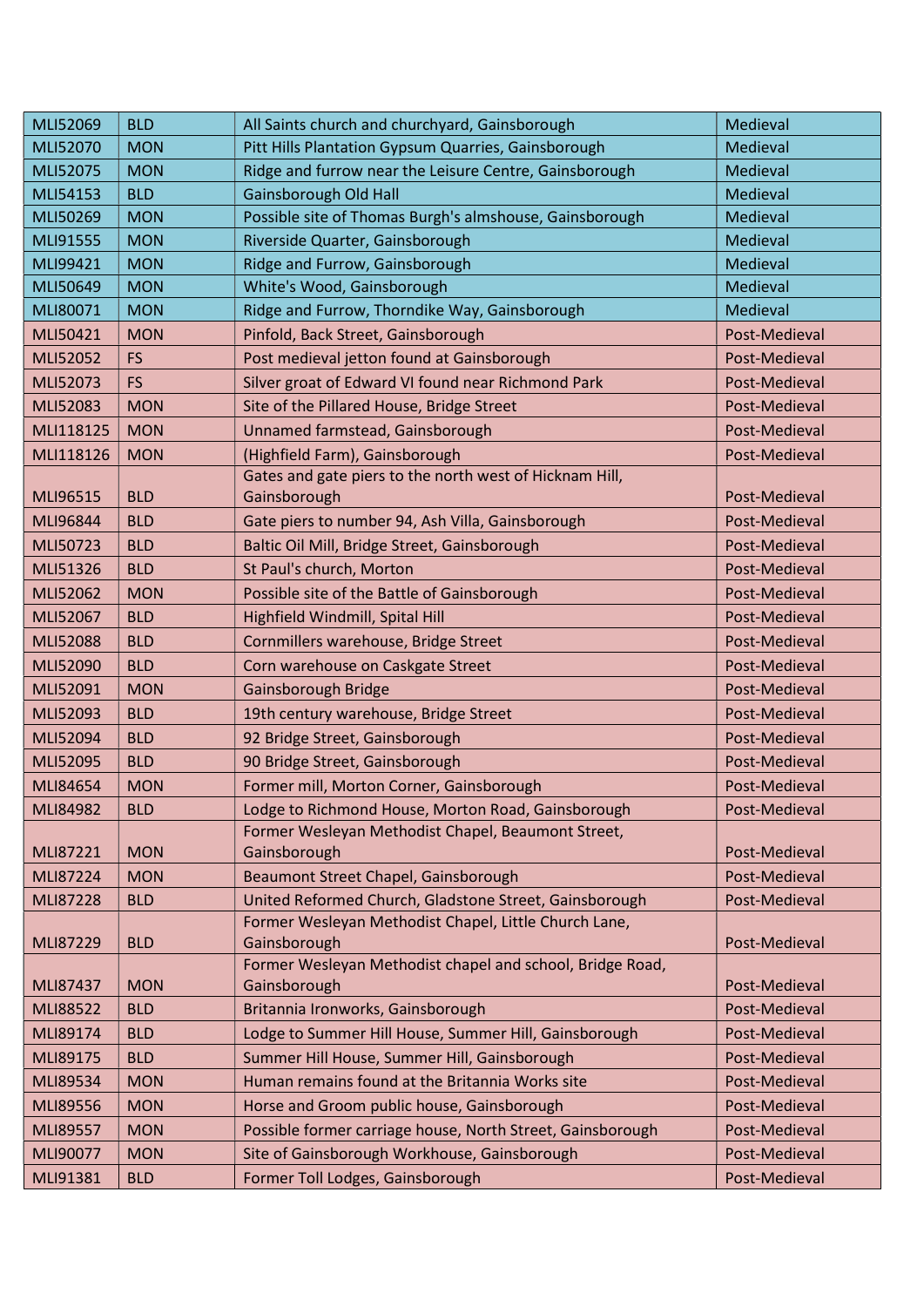| MLI91381 | <b>BLD</b> | Former Toll Lodges, Gainsborough                                | Post-Medieval |
|----------|------------|-----------------------------------------------------------------|---------------|
| MLI91382 | <b>BLD</b> | 18 Bridge Street, Gainsborough                                  | Post-Medieval |
| MLI91383 | <b>BLD</b> | 54 Bridge Street, Gainsborough                                  | Post-Medieval |
| MLI91384 | <b>BLD</b> | 56-58 Bridge Street, Gainsborough                               | Post-Medieval |
| MLI91385 | <b>BLD</b> | 60-62 Bridge Street, Gainsborough                               | Post-Medieval |
| MLI91386 | <b>BLD</b> | 134-136 Bridge Street, Gainsborough                             | Post-Medieval |
| MLI91388 | <b>BLD</b> | 62-64 Church Street, Gainsborough                               | Post-Medieval |
| MLI91389 | <b>BLD</b> | 66 Church Street, Gainsborough                                  | Post-Medieval |
| MLI91390 | <b>BLD</b> | 68-70 Church Street, Gainsborough                               | Post-Medieval |
| MLI91391 | <b>BLD</b> | 72-78 Church Street, Gainsborough                               | Post-Medieval |
| MLI91392 | <b>BLD</b> | 80-82 Church Street, Gainsborough                               | Post-Medieval |
| MLI91393 | <b>BLD</b> | 84-86 Church Street, Gainsborough                               | Post-Medieval |
| MLI91394 | <b>BLD</b> | 88-90 Church Street, Gainsborough                               | Post-Medieval |
| MLI91395 | <b>BLD</b> | 106 Church Street, Gainsborough                                 | Post-Medieval |
| MLI91396 | <b>BLD</b> | 1-7 Cobden Street, Gainsborough                                 | Post-Medieval |
| MLI91397 | <b>BLD</b> | Hickman Hill, Gainsborough                                      | Post-Medieval |
|          |            | Roman Catholic church of St Thomas of Canterbury, Cross Street, |               |
| MLI91398 | <b>BLD</b> | Gainsborough                                                    | Post-Medieval |
|          |            | Clergy house to Roman Catholic church of St Thomas of           |               |
| MLI91399 | <b>BLD</b> | Canterbury, Cross Street, Gainsborough                          | Post-Medieval |
| MLI91400 | <b>BLD</b> | 2 Lea Road, Gainsborough                                        | Post-Medieval |
| MLI91401 | <b>BLD</b> | 7 Lord Street, Gainsborough                                     | Post-Medieval |
| MLI91402 | <b>BLD</b> | 31-33 Lord Street, Gainsborough                                 | Post-Medieval |
| MLI91403 | <b>BLD</b> | 35 Lord Street, Gainsborough                                    | Post-Medieval |
| MLI91404 | <b>BLD</b> | 37 Lord Street, Gainsborough                                    | Post-Medieval |
| MLI91405 | <b>BLD</b> | 39 Lord Street, Gainsborough                                    | Post-Medieval |
| MLI91406 | <b>BLD</b> | White Hart Hotel, Gainsborough                                  | Post-Medieval |
| MLI91407 | <b>BLD</b> | 51 Lord Street, Gainsborough                                    | Post-Medieval |
| MLI91408 | <b>BLD</b> | 24 Lord Street, Gainsborough                                    | Post-Medieval |
| MLI91409 | <b>BLD</b> | 32 Lord Street, Gainsborough                                    | Post-Medieval |
| MLI91410 | <b>BLD</b> | 5-7 Market Place, Gainsborough                                  | Post-Medieval |
| MLI91411 | <b>BLD</b> | 21 Market Place, Gainsborough                                   | Post-Medieval |
| MLI91412 | <b>BLD</b> | 22 Market Place, Gainsborough                                   | Post-Medieval |
| MLI91413 | <b>BLD</b> | 30 Market Place, Gainsborough                                   | Post-Medieval |
| MLI91414 | <b>BLD</b> | 34-36 Market Place, Gainsborough                                | Post-Medieval |
| MLI91415 | <b>BLD</b> | 38 Market Place, Gainsborough                                   | Post-Medieval |
| MLI91416 | <b>BLD</b> | 25 Market Street, Gainsborough                                  | Post-Medieval |
| MLI91417 | <b>BLD</b> | 29 Market Street, Gainsborough                                  | Post-Medieval |
| MLI91421 | <b>BLD</b> | Ash Villa, 94 Morton Road, Gainsborough                         | Post-Medieval |
| MLI91422 | <b>BLD</b> | 2 Morton Terrace, Gainsborough                                  | Post-Medieval |
| MLI91423 | <b>BLD</b> | 4-6 Morton Terrace, Gainsborough                                | Post-Medieval |
| MLI91424 | <b>BLD</b> | 8 Morton Terrace, Gainsborough                                  | Post-Medieval |
| MLI91425 | <b>BLD</b> | 10-12 Morton Terrace, Gainsborough                              | Post-Medieval |
|          |            | Site of the premises occupied by Dorrington, North Street,      |               |
| MLI91426 | <b>MON</b> | Gainsborough                                                    | Post-Medieval |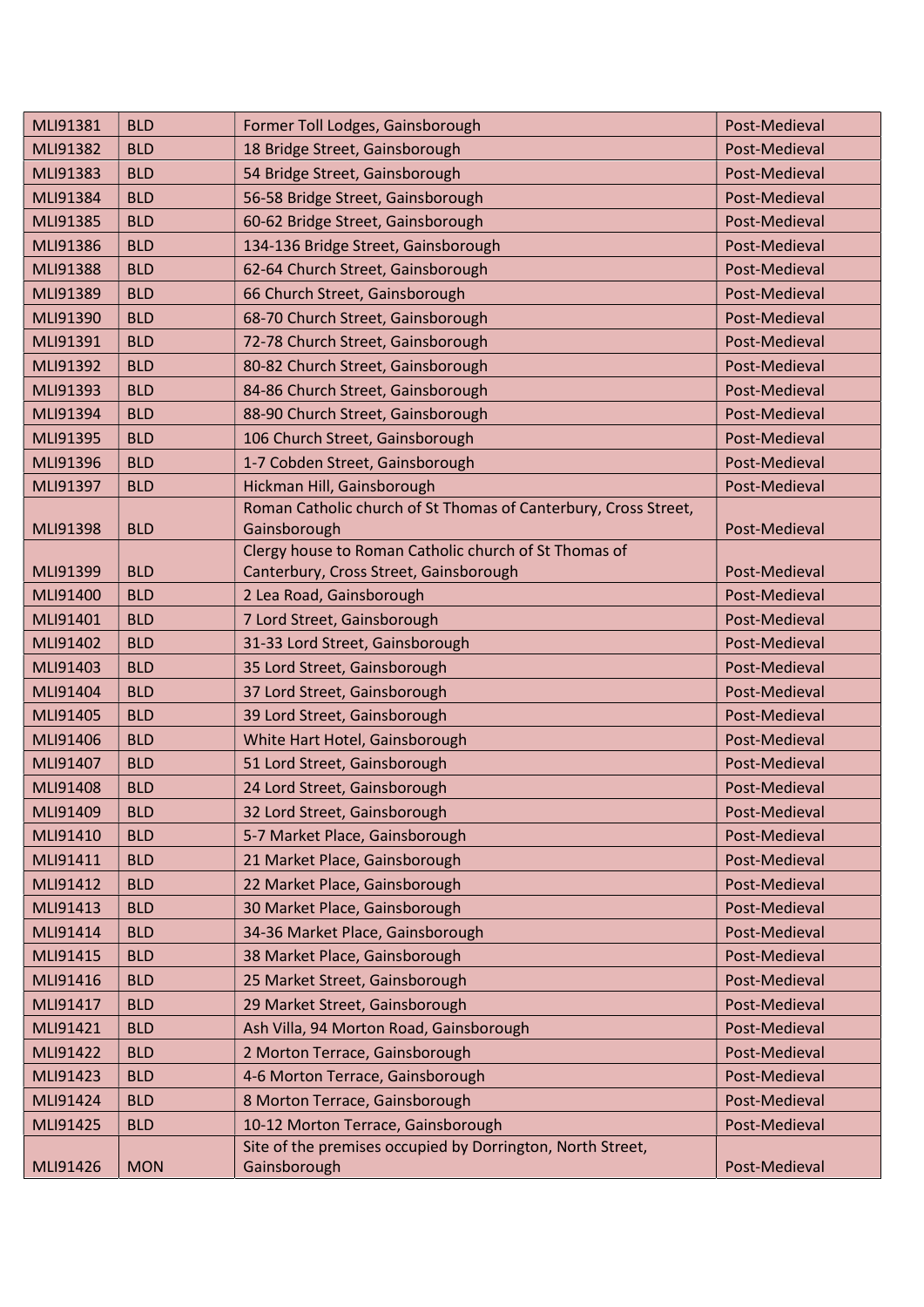| MLI91427        | <b>BLD</b> | 4 Silver Street, Gainsborough                                                               | Post-Medieval |
|-----------------|------------|---------------------------------------------------------------------------------------------|---------------|
| MLI91428        | <b>BLD</b> | 10 Silver Street, Gainsborough                                                              | Post-Medieval |
| MLI91429        | <b>BLD</b> | 16 Silver Street, Gainsborough                                                              | Post-Medieval |
| MLI91430        | <b>BLD</b> | 18 (or 20) Silver Street, Gainsborough                                                      | Post-Medieval |
| MLI91431        | <b>BLD</b> | 1-3 Silver Street, Gainsborough                                                             | Post-Medieval |
| MLI91432        | <b>BLD</b> | 5-7 Silver Street, Gainsborough                                                             | Post-Medieval |
| MLI91433        | <b>BLD</b> | 11-13 Silver Street, Gainsborough                                                           | Post-Medieval |
| MLI91434        | <b>BLD</b> | 15 Silver Street, Gainsborough                                                              | Post-Medieval |
| MLI91435        | <b>BLD</b> | 21A Silver Street, Gainsborough                                                             | Post-Medieval |
| MLI91436        | <b>BLD</b> | 23-25 Silver Street, Gainsborough                                                           | Post-Medieval |
| MLI91437        | <b>BLD</b> | 27 Silver Street, Gainsborough                                                              | Post-Medieval |
| <b>MLI91438</b> | <b>BLD</b> | 1-3 Southolme, Gainsborough                                                                 | Post-Medieval |
| MLI91439        | <b>BLD</b> | 14 Spital Terrace, Gainsborough                                                             | Post-Medieval |
| MLI91440        | <b>BLD</b> | 16 Spital Terrace, Gainsborough                                                             | Post-Medieval |
| MLI91441        | <b>BLD</b> | Police station, Spring Gardens, Gainsborough                                                | Post-Medieval |
| MLI91442        | <b>BLD</b> | 35-37 Spring Gardens, Gainsborough                                                          | Post-Medieval |
| MLI91443        | <b>MON</b> | <b>Gainsborough Central Station</b>                                                         | Post-Medieval |
| MLI91444        | <b>BLD</b> | Water Tower, Heapham Road, Gainsborough                                                     | Post-Medieval |
|                 |            | Trinity Arts Centre, formerly Church of the Holy Trinity,                                   |               |
| MLI91445        | <b>BLD</b> | Gainsborough                                                                                | Post-Medieval |
| MLI91552        | <b>MON</b> | Southern Industrial Quarter, Gainsborough                                                   | Post-Medieval |
| MLI91551        | <b>MON</b> | Northern Industrial Quarter, Gainsborough                                                   | Post-Medieval |
| MLI91591        | <b>BLD</b> | Former maltings, Bridge Street                                                              | Post-Medieval |
| MLI91766        | <b>BLD</b> | North Sandsfield House, now College House at Queen Elizabeth's<br>High School, Gainsborough | Post-Medieval |
| MLI91768        | <b>BLD</b> | Outbuilding to North Sandsfield House, Gainsborough                                         | Post-Medieval |
|                 |            | Remains of walled garden at North Sandsfield House,                                         |               |
| MLI91769        | <b>BLD</b> | Gainsborough                                                                                | Post-Medieval |
| MLI92063        | <b>MON</b> | Gas Works (former), Gainsborough                                                            | Post-Medieval |
| MLI89172        | <b>MON</b> | Highfield House and park, Summer Hill, Gainsborough                                         | Post-Medieval |
| MLI97010        | <b>BLD</b> | 20 Market Place, Gainsborough                                                               | Post-Medieval |
| MLI97019        | <b>BLD</b> | Prospect House, Gainsborough                                                                | Post-Medieval |
| MLI97091        | <b>MON</b> | Site of 104 Bridge Street, Gainsborough                                                     | Post-Medieval |
| MLI97319        | <b>MON</b> | Park surrounding Richmond House, Gainsborough                                               | Post-Medieval |
| MLI52068        | <b>MON</b> | Site of Union Mill, Gainsborough.                                                           | Post-Medieval |
| MLI99389        | <b>MON</b> | Reservoir, Heapham Road, Gainsborough                                                       | Post-Medieval |
| MLI91418        | <b>BLD</b> | 31-33 Market Street, Gainsborough                                                           | Post-Medieval |
| MLI91419        | <b>BLD</b> | 35-37 Market Street, Gainsborough                                                           | Post-Medieval |
| MLI99415        | <b>BLD</b> | The Sun Hotel, 1 North Street, Gainsborough                                                 | Post-Medieval |
| MLI91387        | <b>BLD</b> | Elswitha Hall, Caskgate Street, Gainsborough                                                | Post-Medieval |
| MLI91379        | <b>BLD</b> | School at St John the Divine Church, Ashcroft Road                                          | Post-Medieval |
| MLI91380        | <b>BLD</b> | Vicarage at St John the Divine Church, Ashcroft Road                                        | Post-Medieval |
| MLI82052        | <b>BLD</b> | Church of St John the Divine, Ashcroft Road                                                 | Post-Medieval |
| MLI50722        | <b>BLD</b> | Sandars Maltings, Bridge Street, Gainsborough                                               | Post-Medieval |
| MLI84876        | <b>BLD</b> | Richmond House, Morton Road, Gainsborough                                                   | Post-Medieval |